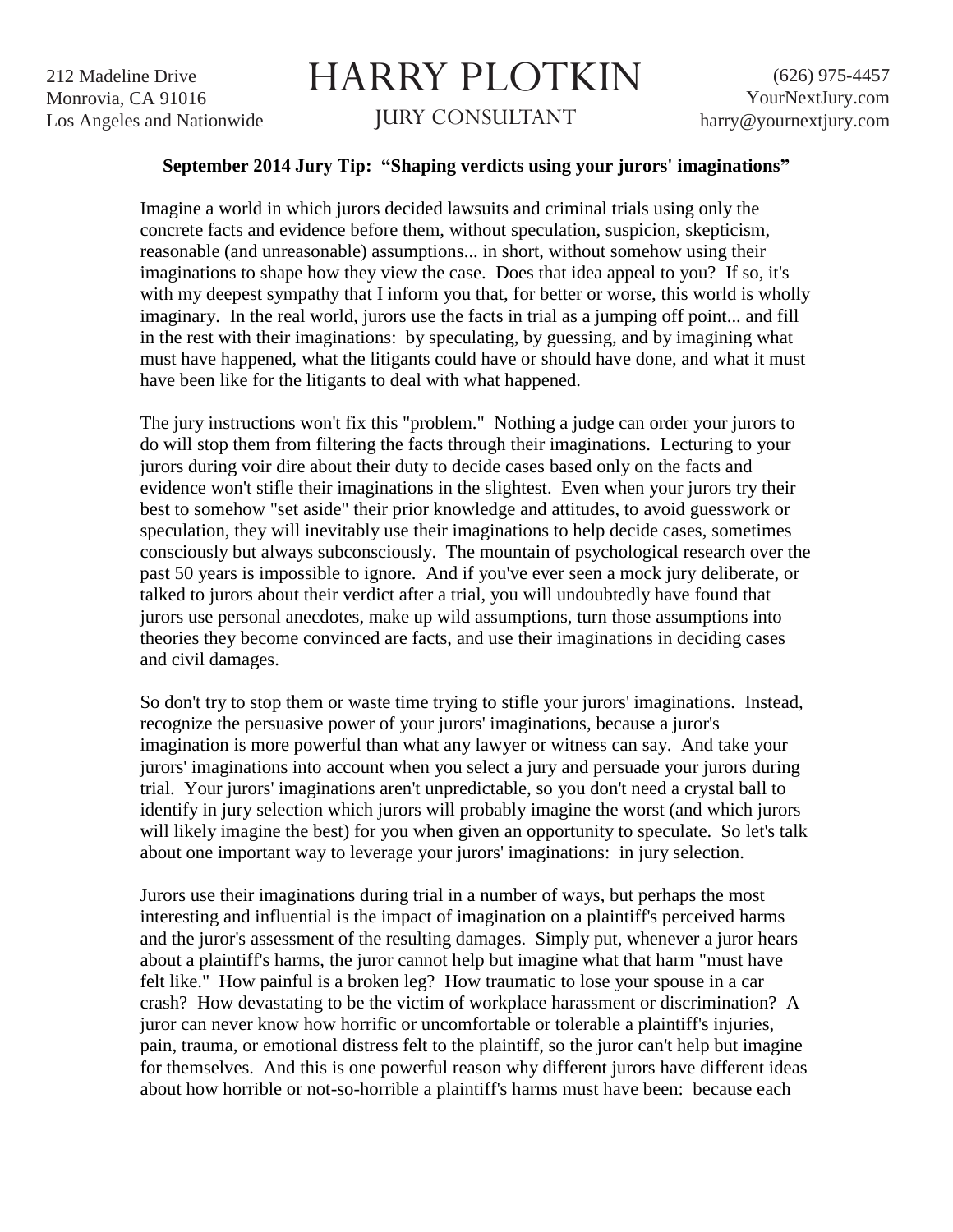juror's imagination is so different. Even lawsuits outside of personal injury engage your jurors' imaginations; how successful would a stolen or sabotaged business or invention or product or piece of intellectual property have been?

So let me make an important, perhaps surprising point about predicting how a juror's imagination might influence their assessment of damages: in my years of jury consulting and jury research, I have consistently found that jurors are highly persuaded by how "common" a plaintiff's harms or defendant's conduct are. Jurors never judge a plaintiff's harms in a vacuum, by assessing only the individual plaintiff. Instead, jurors are heavily influenced by how many others have experienced similar harms. So when jurors get the sense (through their assumptions and imagination) that a particular plaintiff has experienced an *uncommonly* bad harm, their imaginations run wild and they tend to magnify their horror and size of the damages. And yet when jurors see a plaintiff who has been harmed in an objectively horrific but seemingly "common" way-- in the sense that the juror has the impression that many people suffer the same harms-- their horror is minimized, and they tend to award far less damages (especially non-economic) than they would have for a novel, surprising harm. This phenomenon has a lot to do with desensitization toward harms and injuries they've seen and heard about before, even terrible things like debilitating bad backs or fetal miscarriages or careers ruined by a wrongful layoff. Anything the jurors get the sense "happens to a lot of people" is for better or worse (depending on whether you're on the plaintiff or defense) minimized because your jurors' imaginations don't run wild.

There are two applications to this phenomenon. First, a skilled plaintiff's lawyer has a terrific opportunity to leverage the jury's imagination and maximize horror and damages by presenting the plaintiff's harms as unusual and uncommonly bad. For the same reason, a skilled defense lawyer can minimize shock and damages by showing your jurors that the plaintiff's harms or injuries are fairly common, or more common than they might appear to be. One example that comes to mind is a birth injury case involving exposure to toxic chemicals that sounded mysterious and scary to most jurors. In that case, the plaintiff's attorney had a great opportunity to present the toxicity injuries as unusual and scary, while the defense attorney had a great opportunity to show the jurors that the plaintiff's injuries were identical to those suffered by any baby born prematurely... which is a common occurrence that most jurors find less terrifying and more an acceptable, inevitable risk of pregnancy. And no matter how objectively toxic the chemicals in that case were, it makes a huge difference to jurors how "commonplace" the chemicals were; when jurors hear that those industrial chemicals were found in nail polish or paint, their shock and damages tend to shrink... even though those facts have nothing to do with the danger of the chemicals or scope of plaintiff's injuries.

Second, be aware that jurors who have personally experienced what the plaintiff has gone through will not need to imagine, but those who haven't had first-hand experience will use nothing but their imaginations to step into the plaintiff's shoes and imagine what it must have been like. For most lawyers, an especially counter-intuitive reality is that most jurors who have experienced what the plaintiff experienced are not good for the plaintiff, especially when it comes to damages. A disabled juror is not likely to "identify and